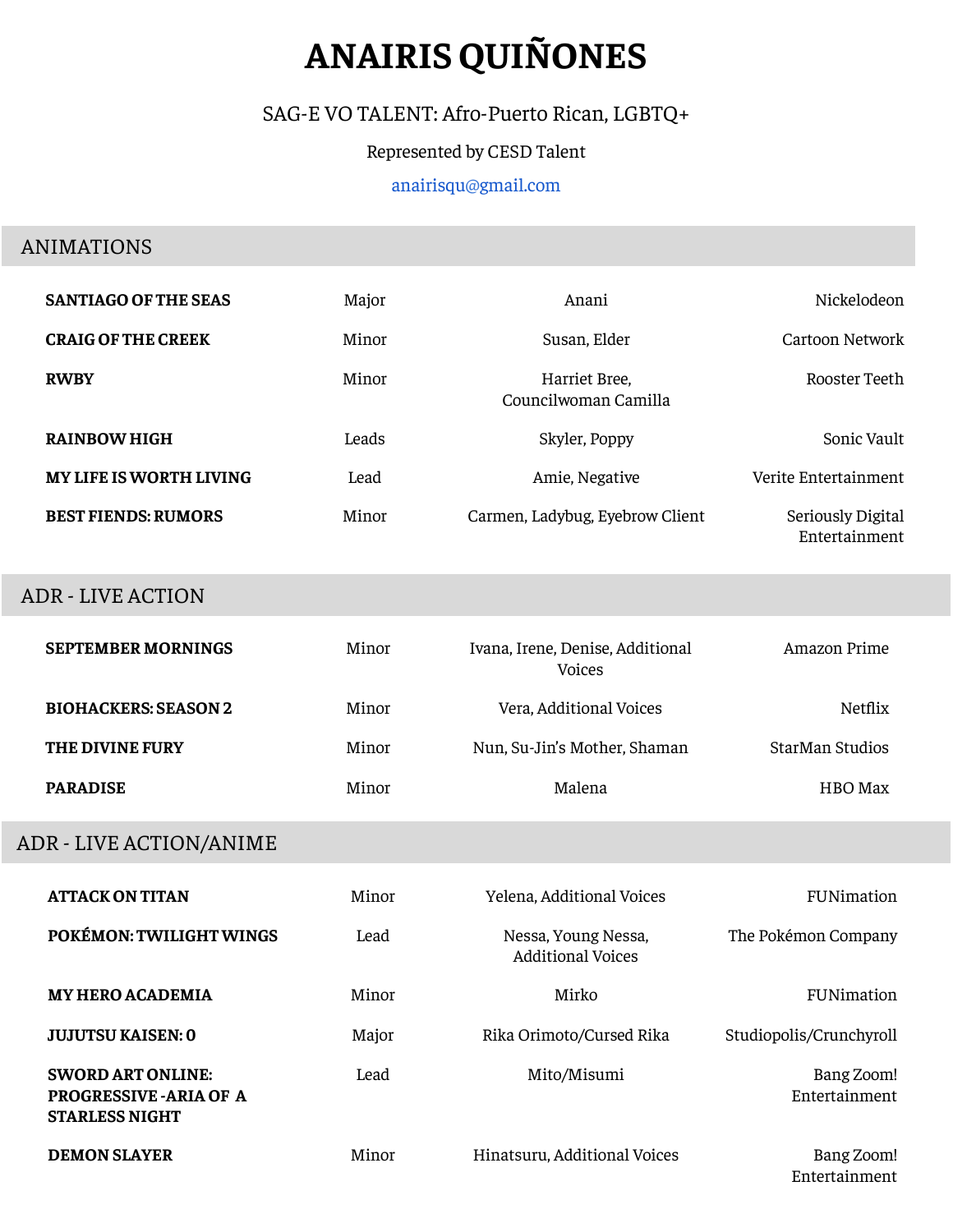| <b>BORUTO</b>                                                                | Minor        | Victor's Secretary, Additional<br>Voices        | Studiopolis/Viz             |
|------------------------------------------------------------------------------|--------------|-------------------------------------------------|-----------------------------|
| <b>RE:ZERO - STARTING LIFE IN</b><br><b>ANOTHER WORLD - SEASON 2</b>         | Major        | Echidna, Additional Voices                      | Bang Zoom!<br>Entertainment |
| <b>HORIMIYA</b>                                                              | Lead         | Yuki Yoshikawa                                  | FUNimation                  |
| <b>WONDER EGG PRIORITY</b>                                                   | Lead, Minor  | Rika Kawai, Mannen,<br><b>Additional Voices</b> | FUNimation                  |
| <b>TO YOUR ETERNITY</b>                                                      | Minor        | Sandel, Additional Voices                       | Studiopolis/Crunchyroll     |
| <b>ODD TAXI</b>                                                              | Minor        | Mitsuya (Real), Additional<br>Voices            | Bang Zoom!<br>Entertainment |
| <b>GAL AND DINO</b>                                                          | Major        | Yamada                                          | FUNimation                  |
| <b>KEMONO JIHEN</b>                                                          | Minor        | Young Shiki, Additional Voices                  | FUNimation                  |
| <b>RECORD OF RAGNAROK</b>                                                    | Lead         | Goll, Additional Voices                         | Netflix                     |
| <b>BLACK ROCK SHOOTER</b>                                                    | Major        | Arata Kohata                                    | Sound Cadence Studios       |
| THE HONOR STUDENT AT<br><b>MAGIC HIGH SCHOOL</b>                             | Lead         | Miyuki Shiba                                    | Bang Zoom!<br>Entertainment |
| <b>IRREGULAR OF MAGIC HIGH</b><br><b>SCHOOL - VISITORS ARC</b><br>(SEASON 2) | Lead         | Miyuki Shiba                                    | Bang Zoom!<br>Entertainment |
| <b>IRREGULAR AT MAGIC HIGH</b><br><b>SCHOOL: REMINISCE ARC</b>               | Lead         | Miyuki Shiba                                    | Bang Zoom!<br>Entertainment |
| <b>GOBLIN SLAYER: GOBLIN'S</b><br><b>CROWN</b>                               | Major        | Noble Fencer                                    | FUNimation                  |
| <b>MIRACULOUS WORLD: NY,</b><br><b>UNITED HEROEZ SPECIAL</b>                 | Minor, Major | Barbara Keynes, Olympia Hill<br>(Majestia)      | Dubbing Brothers USA        |
| DETECTIVE CONAN VS. LUPIN<br><b>THE THIRD</b>                                | Minor        | Naeko Miike, Additional Voices                  | Bang Zoom!<br>Entertainment |
| <b>SAKUGAN</b>                                                               | Minor        | Marker A, Additional Voices                     | Studiopolis/Crunchyroll     |
| <b>HOW A REALIST HERO</b><br><b>REBUILT THE KINGDOM</b>                      | Lead         | Liscia Elfrieden                                | FUNimation                  |
| I'VE BEEN KILLING SLIMES<br>FOR 300 YEARS AND MAXED<br><b>OUT MY LEVEL</b>   | Minor        | Eno,<br><b>Additional Voices</b>                | Studiopolis/Crunchyroll     |
| <b>MUHYO AND ROJI'S BUREAU</b><br>OF SUPERNATURAL<br><b>INVESTIGATION</b>    | Minor        | Taeko,<br><b>Additional Voices</b>              | New Gen Pictures            |
| <b>D4DJ FIRST MIX</b>                                                        | Lead         | Rei Togetsu,<br><b>Additional Voices</b>        | Bang Zoom!<br>Entertainment |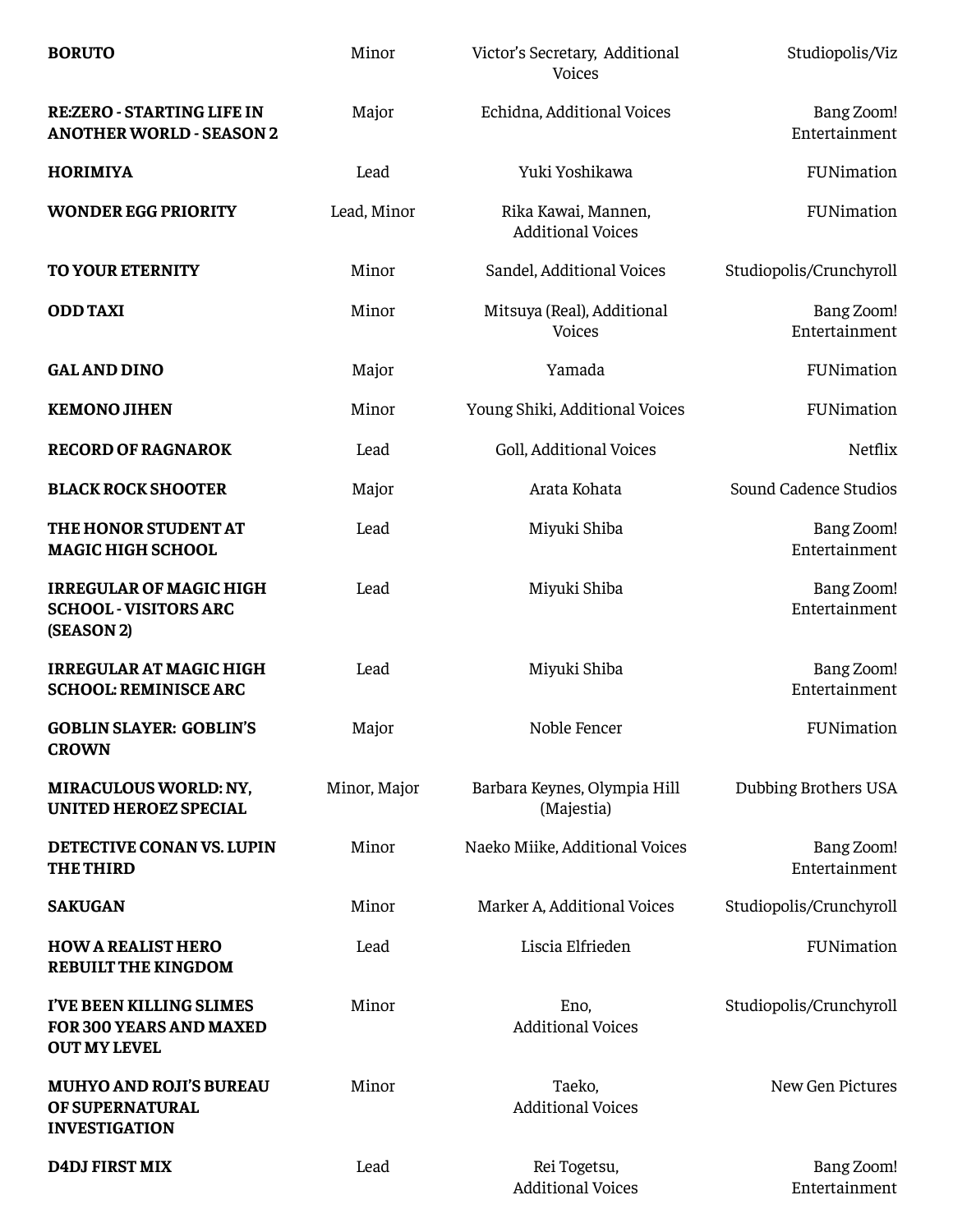| <b>SASAKI &amp; MIYANO</b>                                      | Minor | Eimi Yokata                                            | FUNimation                          |
|-----------------------------------------------------------------|-------|--------------------------------------------------------|-------------------------------------|
| <b>KUMA KUMA KUMA BEAR</b>                                      | Minor | Karin                                                  | FUNimation                          |
| <b>LOG HORIZON: DESTRUCTION</b><br>OF THE ROUND TABLE           | Minor | Nazuna                                                 | FUNimation                          |
| <b>OUR LAST CRUSADE OR THE</b><br><b>RISE OF A NEW WORLD</b>    | Minor | Elletear Lou Nebulis IX                                | FUNimation                          |
| <b>IKEBUKURO WEST GATE PARK</b>                                 | Minor | Misako Matsuoka                                        | FUNimation                          |
| <b>KEMONO FRIENDS</b>                                           | Minor | Crested Porcupine                                      | Discotek Media                      |
| <b>ONE PIECE</b>                                                |       | <b>Additional Voices</b>                               | FUNimation                          |
| <b>FRUITS BASKET</b>                                            |       | <b>Additional Voices</b>                               | FUNimation                          |
| <b>HEIKE STORY</b>                                              |       | <b>Additional Voices</b>                               | FUNimation                          |
| <b>KAGEKI SHOUJO</b>                                            |       | <b>Additional Voices</b>                               | Sound Cadence<br>Studios/FUNimation |
| <b>CITY HUNTER: SHINJUKU</b><br><b>PRIVATE EYES</b>             |       | <b>Additional Voices</b>                               | Discotek Media                      |
| <b>HENSUKI</b>                                                  |       | <b>Additional Voices</b>                               | FUNimation                          |
| <b>AKUDAMA DRIVE</b>                                            |       | <b>Additional Voices</b>                               | FUNimation                          |
| <b>VIDEO GAMES</b>                                              |       |                                                        |                                     |
| <b>FIRE EMBLEM: HEROES</b>                                      |       | Nifl, Karin                                            | Nintendo                            |
| <b>NEW POKÉMON SNAP</b>                                         |       | Rita                                                   | The Pokémon                         |
|                                                                 |       |                                                        | Company                             |
| <b>FINAL FANTASY BRAVE EXVIUS:</b><br><b>WAR OF THE VISIONS</b> |       | Melnia                                                 | Square Enix                         |
| <b>GENSHIN IMPACT</b>                                           |       | Luoxia, Qiu'ge, Huixing, Furong                        | Formosa Interactive                 |
| <b>COOKIE RUN: KINGDOM</b>                                      |       | <b>Strawberry Cookie</b>                               | Devsisters/LINE                     |
| AI 2: SOMNIUM FILES - NIRVANA<br><b>INITIATIVE</b>              |       | Tama                                                   | Spike Chunsoft                      |
| <b>LEGENDS OF RUNETERRA</b>                                     |       | Creature Cataloguer                                    | <b>Riot Games</b>                   |
| YS IX: MONSTRUM NOX                                             |       | Silhouette, Sarahdi, Reah,<br><b>Additional Voices</b> | Bang Zoom!<br>Entertainment         |
| <b>MARY SKELTER: FINALE</b>                                     |       | Snow White                                             | Idea Factory                        |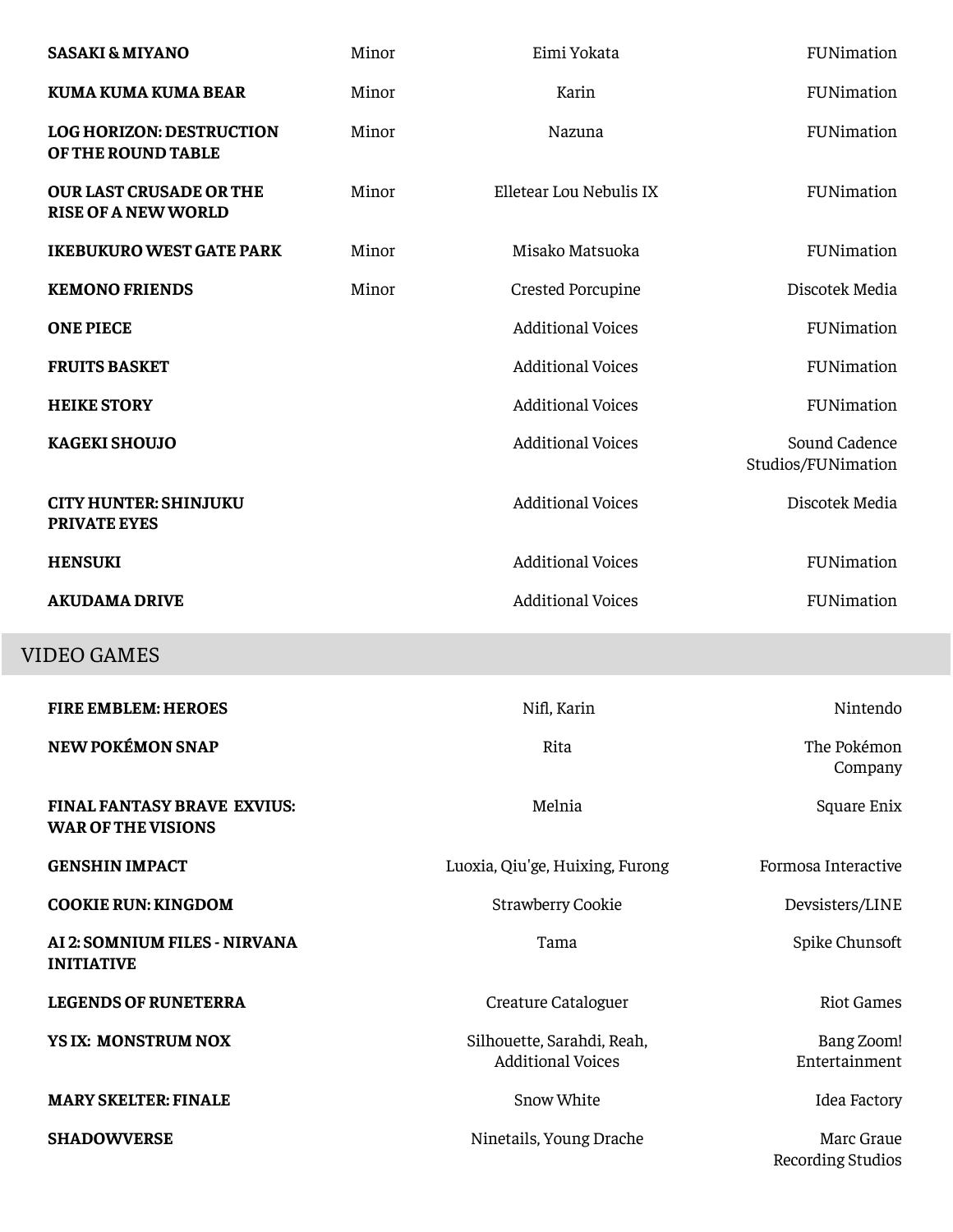| <b>DAUNTLESS</b>                                     | Linnea Silverborn                          | Keyword Studios                 |
|------------------------------------------------------|--------------------------------------------|---------------------------------|
| <b>MONSTER CAMP</b>                                  | Wanda, Belle, The Goddess                  | Beautiful Glitch                |
| <b>SMITE</b>                                         | Pirate Admiral Chang'e, Med Tech Aphrodite | Hi-Rez Studios                  |
| <b>F.I.S.T. FORGED IN SHADOW TORCH</b>               | Lady Q, Lady Q's Sister, Ricky             | Keyword Studio                  |
| <b>GUARDIAN TALES</b>                                | Eleanor                                    | Rocket Sound                    |
| <b>ETERNAL RETURN</b>                                | Silvia                                     | Nimble Neuron                   |
| <b>SUPERIOR</b>                                      | Nomad                                      | Rocket Sound                    |
| <b>SUPER MECHA CHAMPIONS</b>                         | Mangetsu                                   | Brightskull Studios             |
| <b>ARCADE SPIRITS: THE NEW</b><br><b>CHALLENGERS</b> | Victoria "Valkyrie" Proude                 | <b>Fiction Factory</b><br>Games |

# COMMERCIAL/E-LEARNING/PROGRAMS

| <b>GLIP - ANYWHERE CAMPAIGN</b>                                | Ring Central       |
|----------------------------------------------------------------|--------------------|
| <b>MAILCHIMP - FALL CAMPAIGN</b>                               | Mailchimp          |
| NICK CONFIDENTIAL: TOP 10 SECRETS ON OLLIE'S PACK              | Nickelodeon/Viacom |
| NICK: WHERE WOULD YOU SIT?<br>EP.1 SPONGEBOB & EP 2 HENRY HART | Nickelodeon/Viacom |

# EDUCATION/SKILLS

| Education      | RPG VO Workshop with Kira Buckland. (Sept 2018)<br>5 Steps Weekend VO Workshop with Richard Horvitz. (June 2019)<br>Tips and Tricks for Voiceover with Kyle Philips and Jerry Jewell. (Sep 2019)<br>AIVA Workshop A with Tony Oliver. (Sep 2019)<br>Directing for VO with Joel McDonald. (Sep 2019)<br>Fearless Auditioning with Joel McDonald. (Sep 2020)<br>Private Coaching with Jodi Gotilieb. (Oct 2020)<br>Acting for Animation (Master & Intermediate) with Charlie Adler. (Jan 2021)<br>Animation & Direction Voice-Over Workshop with Mary Elizabeth McGlynn. (Feb 2021)<br>VO Class with Patrick Seitz. (Mar 2021)<br>Animation VO Intensive (Beginner/Intermediate) with Sara Jane Sherman. (Mar 2021)<br>Character Casting Studio Intensive Part 1 with Ned Lott. (May 2021)<br>Commercial VO Intensive with Emily Latka. (May 2021)<br>Animation VO Class with Ashley Nguyen Dewitt. (June 2021)<br>Focusing on Acting in Animation and Games with Kris Zimmerman Salter. (June 2021)<br>VO Class with Mami Okada. (June 2021)<br>Auditioning for Video Games with Julia Bianco Schoeffling. (November 2021)<br>Video Games Clinic with <b>Andrea Toyias</b> . (May 2022) |
|----------------|----------------------------------------------------------------------------------------------------------------------------------------------------------------------------------------------------------------------------------------------------------------------------------------------------------------------------------------------------------------------------------------------------------------------------------------------------------------------------------------------------------------------------------------------------------------------------------------------------------------------------------------------------------------------------------------------------------------------------------------------------------------------------------------------------------------------------------------------------------------------------------------------------------------------------------------------------------------------------------------------------------------------------------------------------------------------------------------------------------------------------------------------------------------------------------------|
| <b>Singing</b> | Mezzo-Soprano. Can sing in character!                                                                                                                                                                                                                                                                                                                                                                                                                                                                                                                                                                                                                                                                                                                                                                                                                                                                                                                                                                                                                                                                                                                                                  |
| Languages      | English (Native), Spanish (Proficient), Japanese (Basic).                                                                                                                                                                                                                                                                                                                                                                                                                                                                                                                                                                                                                                                                                                                                                                                                                                                                                                                                                                                                                                                                                                                              |